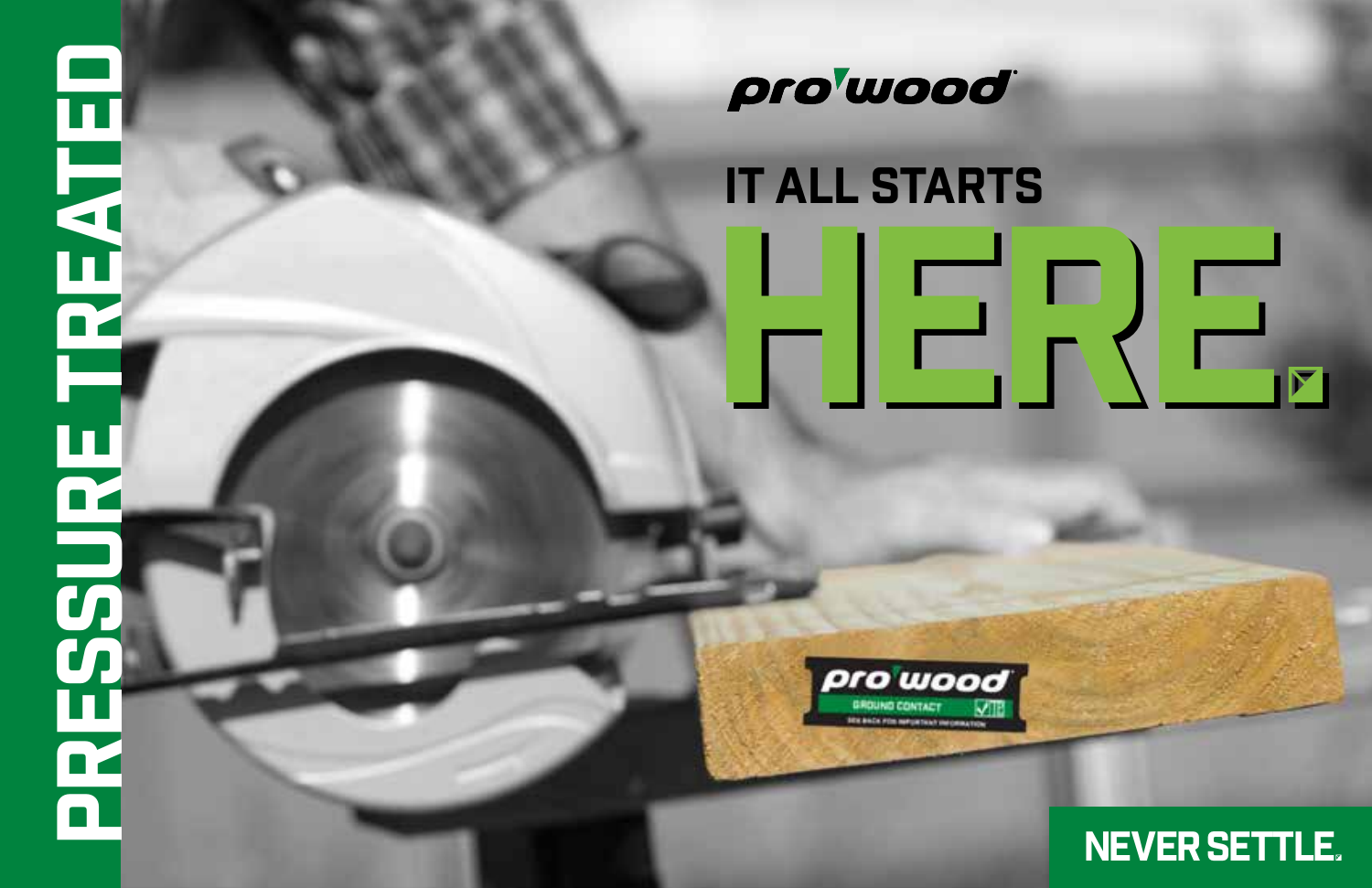### for projects that are BUILT TO LAST

#### **STRICTLY PROFESSIONAL GRADE.**

Whether you're building a deck, a fence, or anything else, you'll find a ProWood product that offers exceptional protection and performance while meeting your specific needs.

**GUARANTEED.** 



#### SEE HOW WE STACK UP PROWOODLUMBER.COM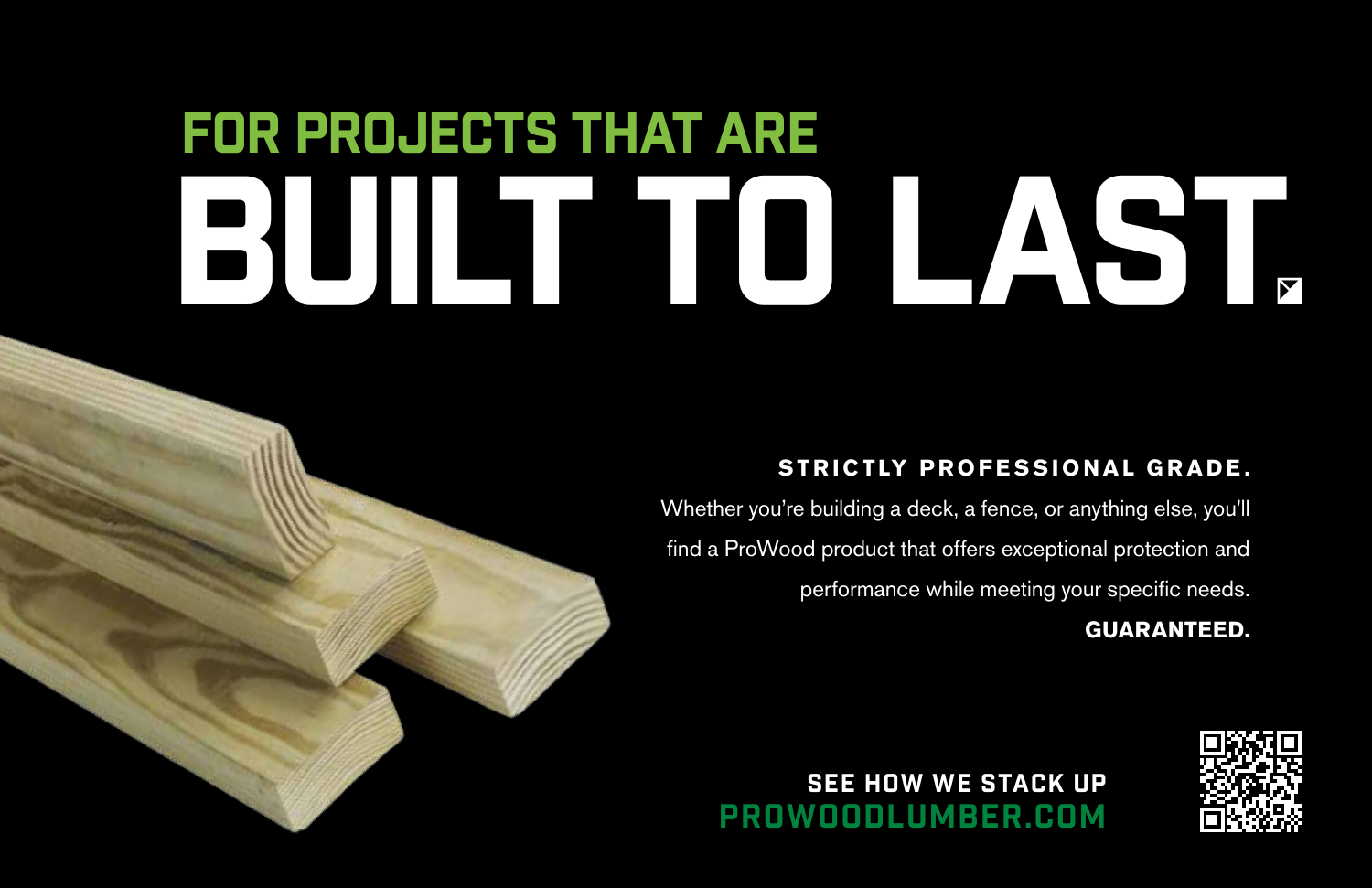# prowood

#### **QUALITY THAT LASTS** a lifetime.



For decks, fences and everything in between, your projects deserve beauty, durability and protection for a lifetime. That's why ProWood Lumber is backed with an industryleading **lifetime limited warranty** on all treated lumber, timbers and decking.

#### Superior treating technology.

Our team of scientists, chemists, engineers, wood technologists and sales consultants are dedicated to what's next in treated wood solutions.

#### ProWood Treated Options:

- P **I IUINO.**<br>■ Pressure Treated
- ProWood® Color Treated
- ProWood® Kiln Dried
- Frovvood<br>■ Sill Plate
- Borate